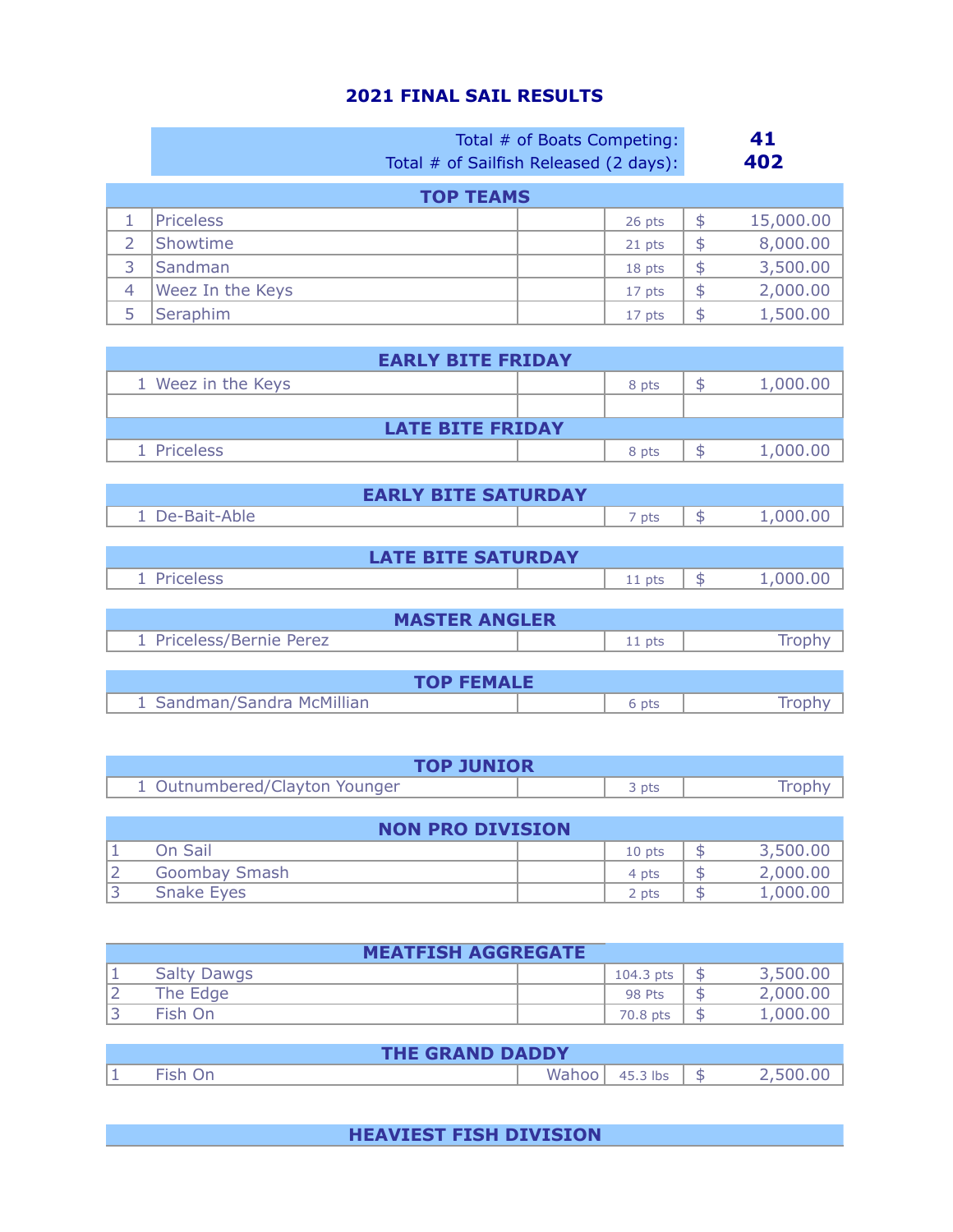## **2021 FINAL SAIL RESULTS**

| Total # of Boats Competing:<br>Total # of Sailfish Released (2 days): |          |      |  | 41<br>402 |
|-----------------------------------------------------------------------|----------|------|--|-----------|
| L Fish On                                                             | Dolphin  | 25.5 |  | 1,000.00  |
| Fish On                                                               | Wahoo    | 45.3 |  | 1,000.00  |
| On Sail                                                               | Kingfish | 31.4 |  | 1,000.00  |
| Native Son                                                            | Cobia    | 30.9 |  | 1,000.00  |
| Sequentis/Singularis                                                  | Tuna     | 29.9 |  | 1,000.00  |

| <b>LEADERS BOARD</b> |                  |        |   |           |  |
|----------------------|------------------|--------|---|-----------|--|
| ᅩ                    | <b>Priceless</b> | 26 pts | ъ | 14,850.00 |  |
|                      | Showtime         | 21 pts |   | 8,910.00  |  |
|                      | Sandman          | 18 pts |   | 5,940.00  |  |

| <b>TIER 1 DAILY - Day 1</b> |                  |  |          |  |          |
|-----------------------------|------------------|--|----------|--|----------|
|                             | <b>Priceless</b> |  | $11$ pts |  | 7.425.0c |
|                             | Top Vee          |  | $11$ pts |  | 4,455.00 |
|                             | <b>Seraphim</b>  |  | 10 pts   |  | 2,970.L  |

|   | <b>TIER 2 DAILY - Day 1</b>    |     |           |
|---|--------------------------------|-----|-----------|
|   | <i><u><b>Priceless</b></u></i> | pts | 36,540.00 |
| - | , fop '<br><b>Vee</b>          | pts | 15,660.00 |

|          | <b>TIER 1 DAILY - Day 2</b> |        |   |          |  |  |
|----------|-----------------------------|--------|---|----------|--|--|
| ᅩ        | Showtime                    | 15 pts |   | 7,425.00 |  |  |
| <u>_</u> | <b>Priceless</b>            | 15 pts |   | 4,455.00 |  |  |
| ∽        | Sandman                     | 11 pts | ⊃ | 2,970.00 |  |  |

|        | <b>TIER 2 DAILY Day 2</b> |        |    |           |
|--------|---------------------------|--------|----|-----------|
| -      | Showtime                  | .5 pts | ⊐  | 36,540.00 |
| -<br>- | <b>Priceless</b>          | pts    | D. | 15,660.00 |

|   | <b>HIGH ROLLER'S CLUB</b> |        |           |
|---|---------------------------|--------|-----------|
| - | <b>Priceless</b>          | 26 pts | 24 300 OI |

| <b>CENTERED</b><br>LL D<br>-- |                                                    |   |  |
|-------------------------------|----------------------------------------------------|---|--|
| oc                            | $\overline{\phantom{a}}$<br>$n+$<br>pis<br>ᅩ<br>-- | ℶ |  |

|   | <b>BIG FISH BONANZA</b> |             |  |
|---|-------------------------|-------------|--|
| - |                         | د.45<br>pts |  |

|        | DYNAMITE DAILY DAY 1 |          |  |          |  |  |
|--------|----------------------|----------|--|----------|--|--|
|        | The Edge             | pts      |  | 7,245.00 |  |  |
| -<br>- | Fish On              | 70.8 pts |  | 3,105.00 |  |  |

|        | <b>DYNAMITE DAILY DAY 2</b> |             |               |
|--------|-----------------------------|-------------|---------------|
|        | <b>Blue Moon</b>            | 39.8 pts    | 245.00,       |
| -<br>- | unatico 2                   | 34.1<br>pts | .00<br>_105.u |